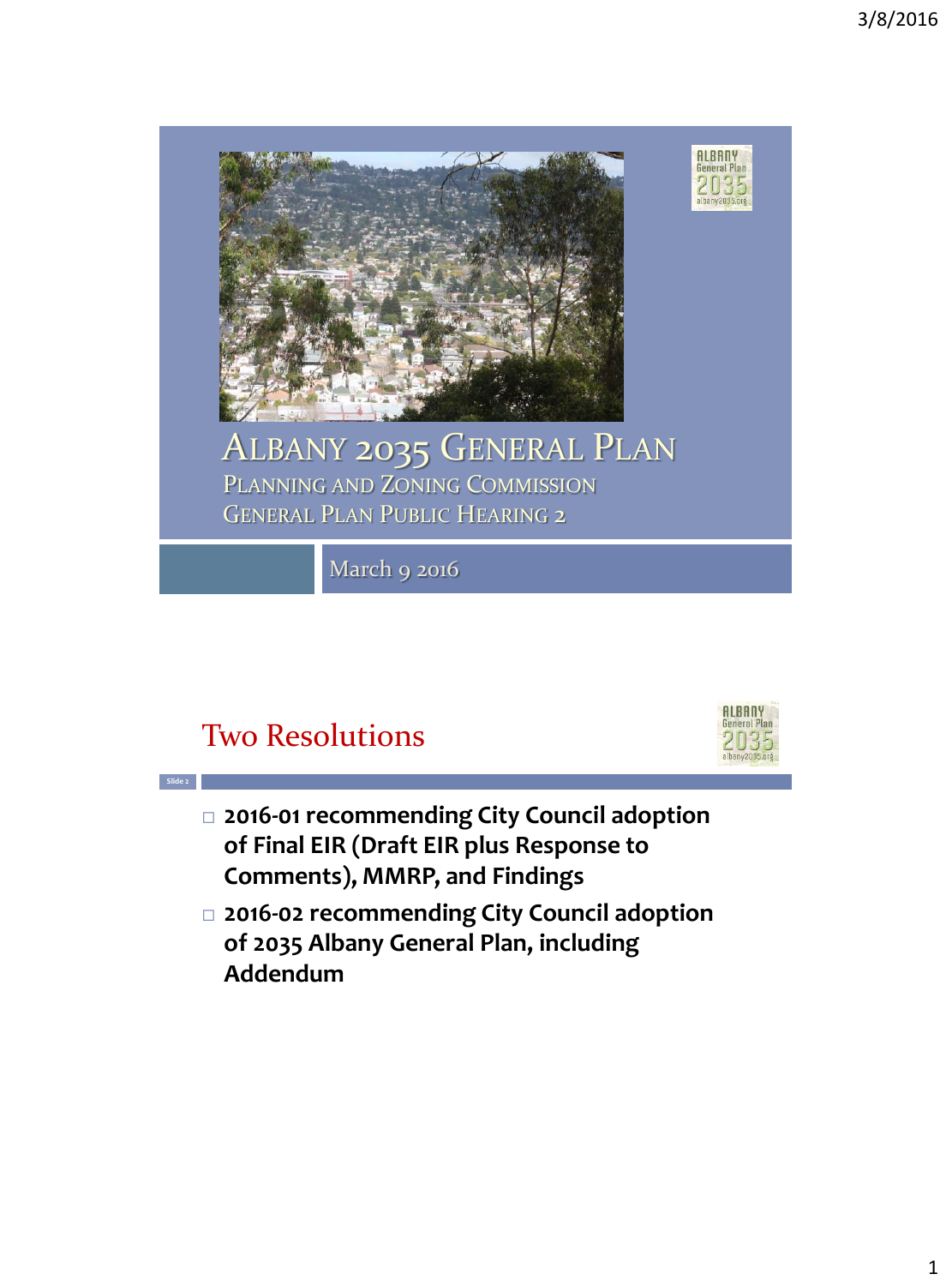#### **ALBANY** Seneral Plan Timeline albany2035.org *Community Meeting* Orient *Planning Commission Study Session* -ation *P&Z and City Council Public Hearings* 2007-2014 2015-2023 Adoption Adoption Housing Housing Process **Process** Element Element  $\bullet \triangle \bullet$  $\overline{\triangle\bullet\bullet\circ\circ}$ Land Use General Plan Policy Development Plan Drafting Map Adoption Process d  $\bullet\bullet\bullet\bullet$  $\bullet$   $\circ$  $\bullet$ Environmental Impact Report ó ä 2013 2016 2014 2015 **WE ARE HERE**

## Timeline Since Release of Draft



- □ Draft EIR and General Plan published on 11-25-15
- □ City Council Study Session on 12-15-15
- □ Planning and Zoning Commission Hearing: 1-13-16
- □ Comment Period Closed 1-25-16
- □ Documents Published on 2-26-16
	- *Response to Comments (including edits to DEIR)*
	- *MMRP and Findings*

**Slide 4**

*General Plan Addendum*

#### **Other Commission and Committee Briefings**

- Sustainability (Dec 16)
- Traffic and Safety (Dec 17)
- Parks and Recreation (Jan 14)
- Social and Economic Justice (Feb 2)
- Arts (Feb 7)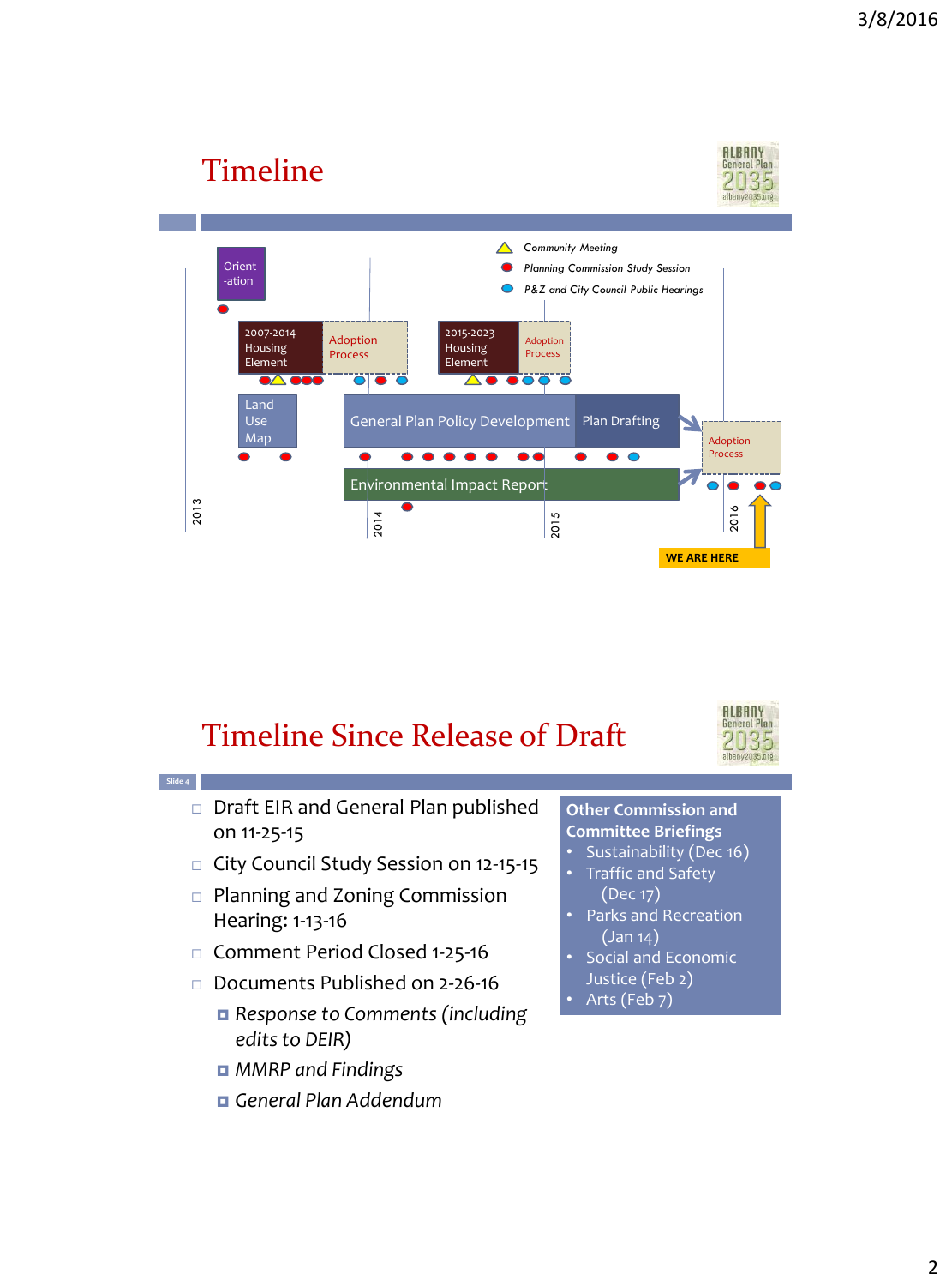## Comments Addressed in FEIR



#### **Agencies**

**Slide 5**

**Slide 6**

 $\Box$  Caltrans

Alameda CTC

**Organizations**

 $\Box$  Friends of Albany Hill □ DHWG/ St. Alban's

□ EBMUD

EBRPD

#### **Individuals**

o Fields o Holan

**Planning/Zoning Commission** o Menotti o Donaldson

# Comments Addressed in Addendum



All comments on DEIR

□ Comments from:

- Gity Council and public (12/15/15)
- Sustainability Committee (12/16/15)
- Traffic and Safety Commission (12/17/15)
- Planning and Zoning Commission and public (1/13/15)
- $\square$  Supplemental written comments provided by Commissioners Donaldson, Menotti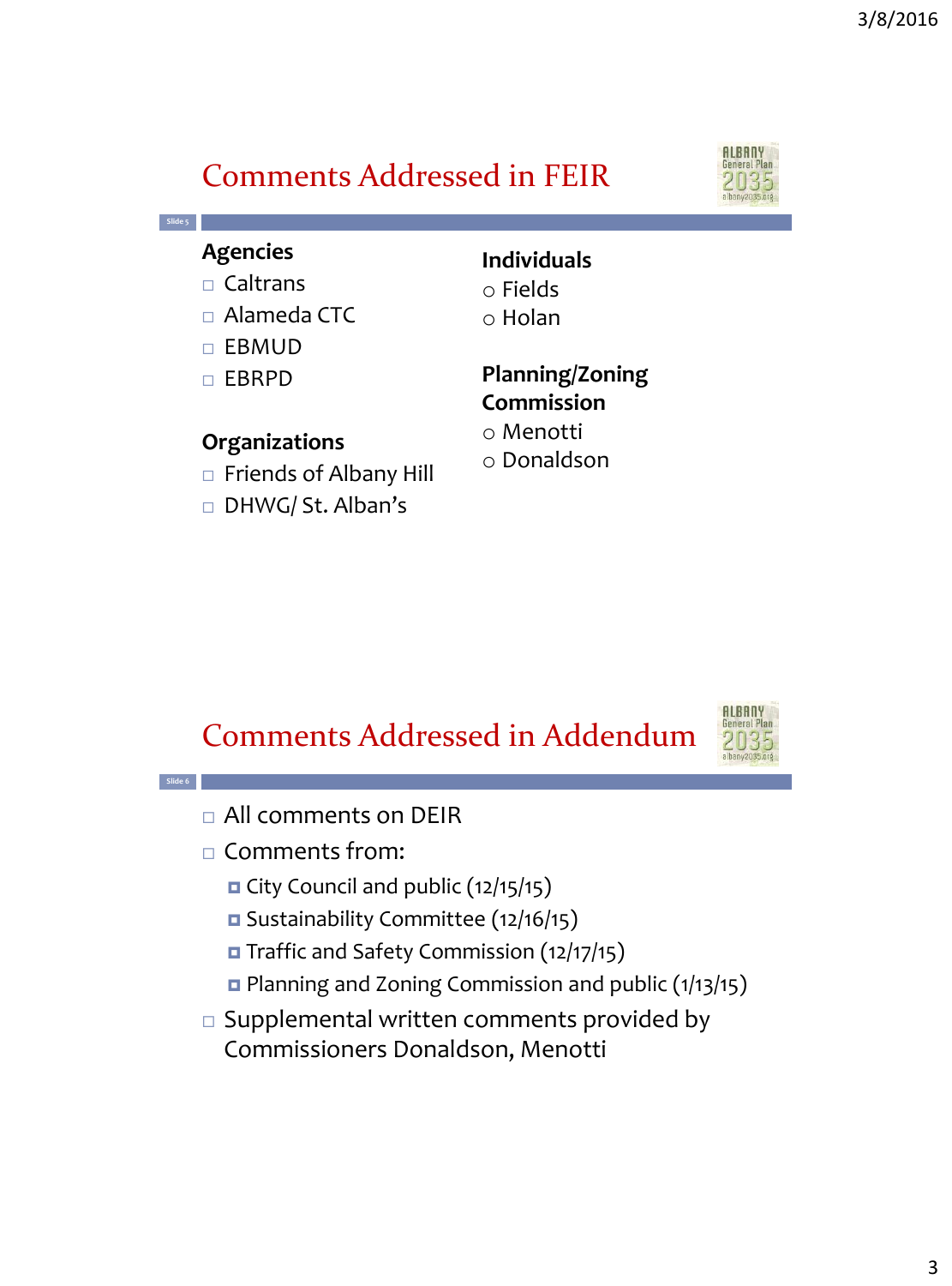#### Addendum Highlights: Land Use

**Slide 7**

**Slide 8**



- $\Box$  Clarified land use definitions, including "undesignated" areas
- □ Expanded Policy LU-1.1 to leverage future development to create affordable housing resources
- □ Replaced Action LU-2.G to address historic preservation in local design guidelines, and edited Action LU-6.D advocating for a future historic preservation program
- Added language acknowledging potential for eventual land use change at Golden Gate Fields

#### Addendum Highlights: Transportation



- Bicycle facility language clarified and San Pablo Avenue cycle track added
- Golden Gate Transit service added
- □ Relationship between "VMT" and sustainability clarified
- □ New action added supporting electric vehicle charging stations
- □ Recent changes to sidewalk policy acknowledged
- $\Box$  Street lighting policies clarified
- □ Potential changes to future bicycle routes acknowledged
- □ Policy added in response to Caltrans comment on funding for regional transportation improvements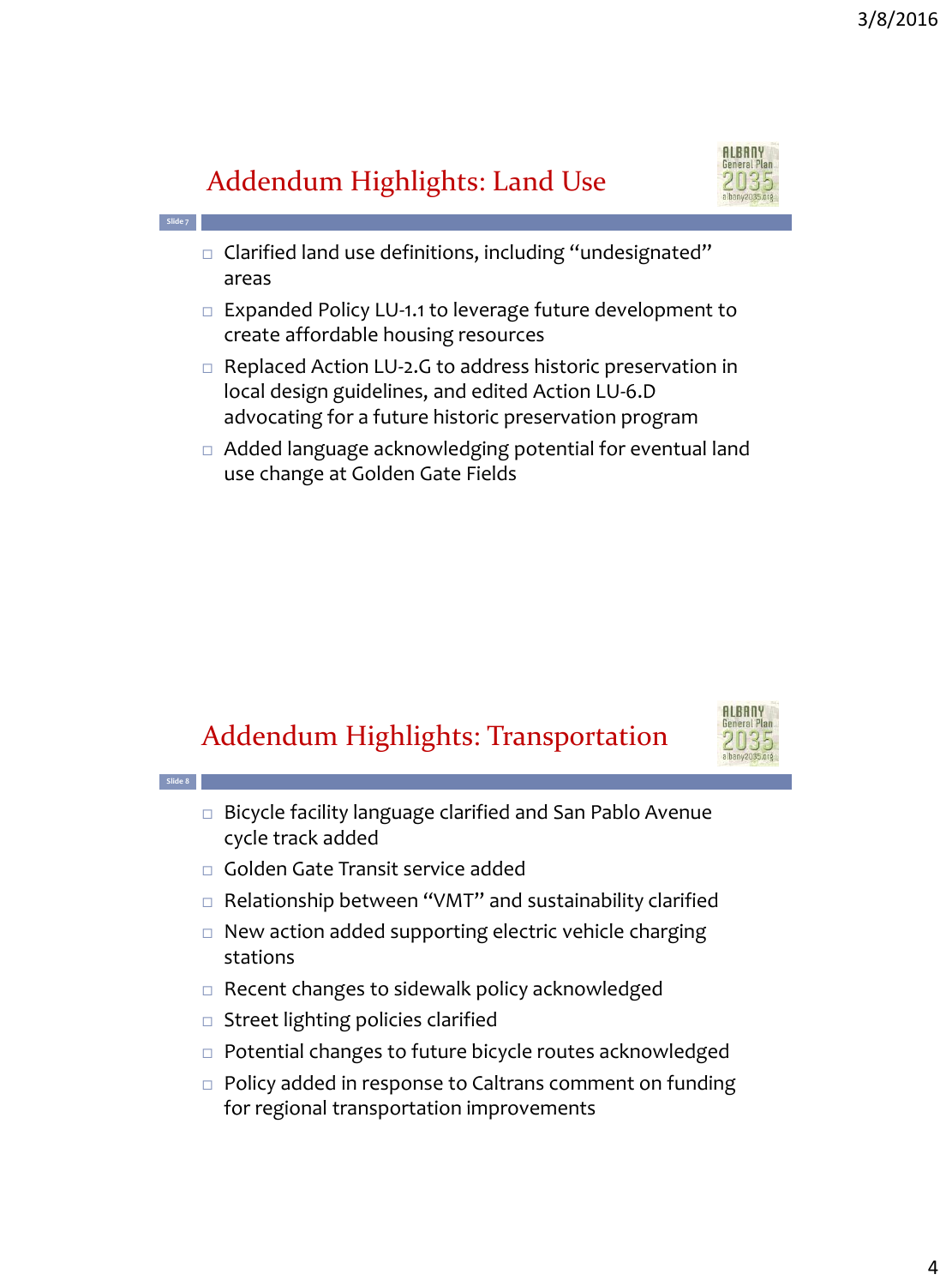# Addendum Highlights: Parks/Open Space

**Slide 9**

**Slide 10**



**ALBANY** 

- □ Street rights-of-way and creeks acknowledged as open space resources
- □ Language on Veterans Memorial Building edited to emphasize long-term public access, need for seismic evaluation, and sensitive historic restoration
- Need to plan for future dog play areas acknowledged
- □ Long-term open space opportunities at Golden Gate Fields acknowledged
- □ Added Action to use Measure R funds for Albany Hill land acquisition, creek restoration, vegetation management

## Addendum Highlights: Conservation



- $\Box$  Information on special status plants/animals updated
- □ Tree preservation: "encourage" vs " require"
- □ Edited Albany Hill policy to acknowledge focus on restoring native ecosystems
- $\Box$  Edited street tree policy to note the need to coordinate tree policies with sidewalk policies
- □ Added action to encourage AUSD to use sustainable building methods and operations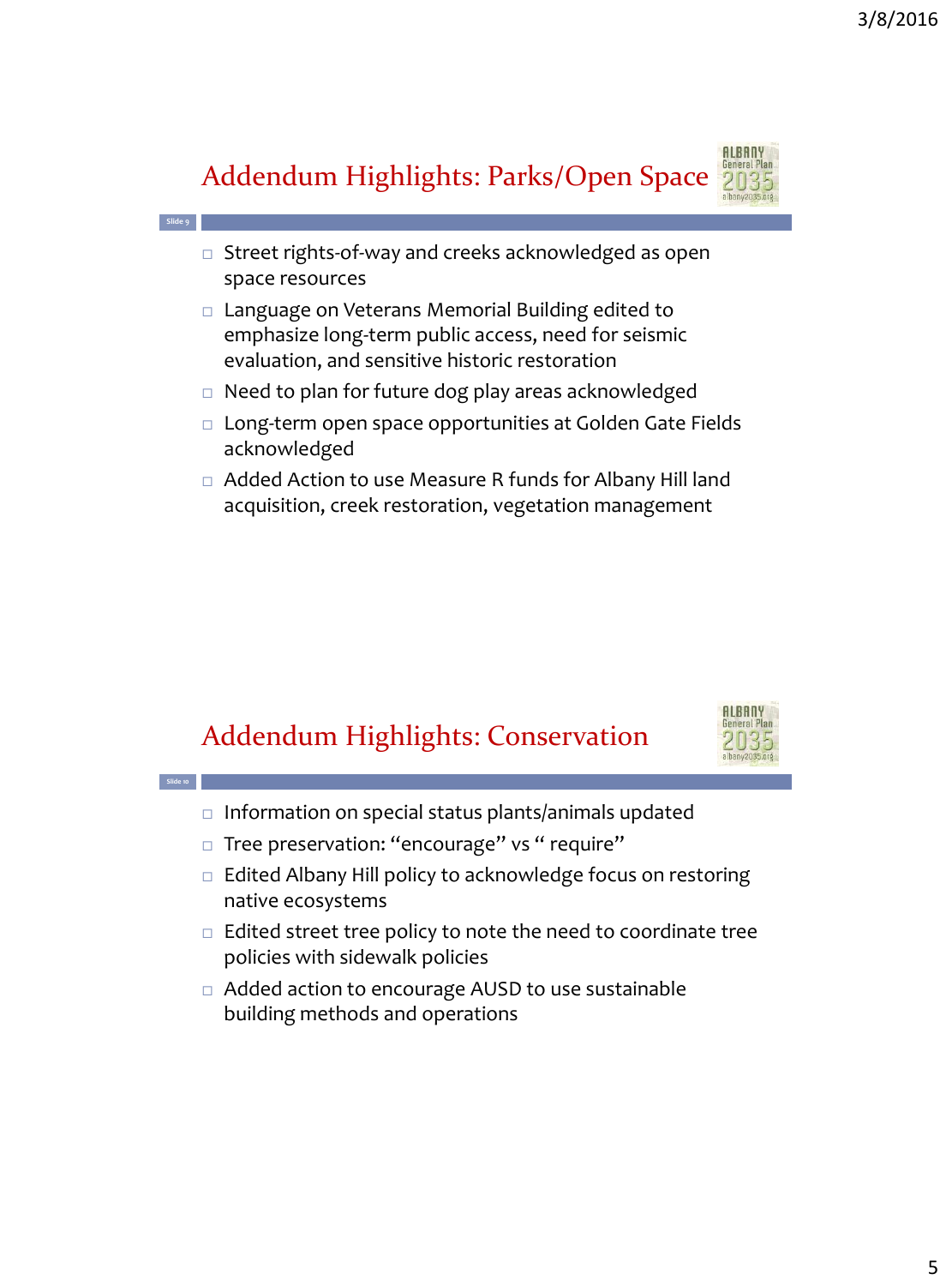#### Addendum Highlights: Hazards



Added text on pipelines

**Slide 11**

**Slide 12**

- $\Box$  Expanded text on sea level rise
- $\Box$  Edited action on soft story buildings to study feasibility of mandatory upgrade program
- $\Box$  Edited action on emergency preparedness to address persons with special needs

#### Addendum: Community Services



- $\Box$  Text added on services for special needs populations
- $\Box$  Text added on telecommunications/ broadband
- $\Box$  Policy added noting Fire Department's role in promoting health and wellness
- □ Goal on Youth/Seniors expanded to more generally address human services
- □ Human services policy added emphasizing inclusiveness and responsiveness to the needs of all persons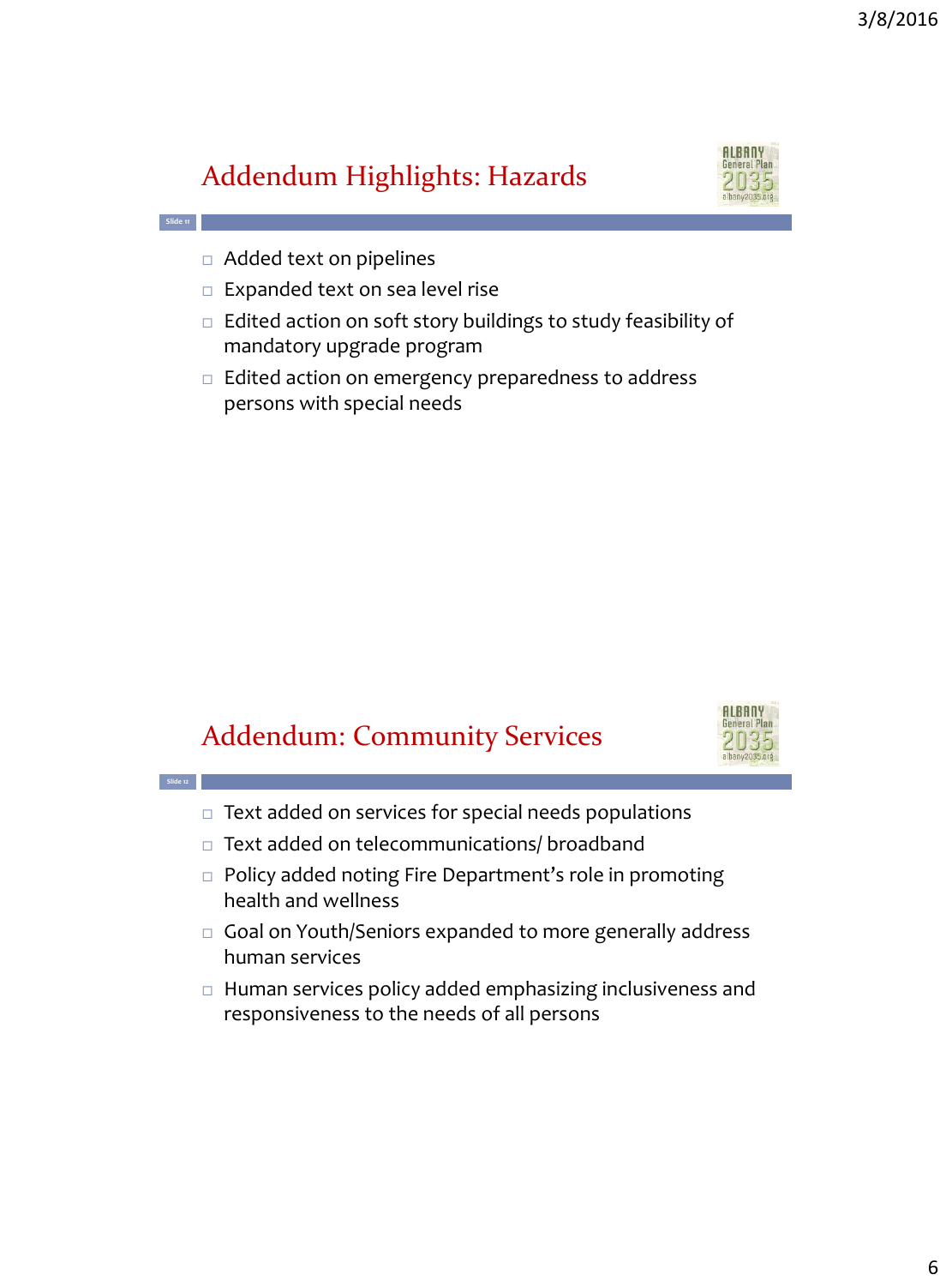#### Addendum: Waterfront

**Slide 13**



- □ Action added supporting update of the Eastshore State Park General Plan and constructive dialogue on park lands within Albany
- $\Box$  Policy added to ensure that any change of use at Golden Gate Fields includes community benefits
- $\Box$  Definition of "shoreline" clarified
- Action added to encourage transparent, ongoing dialogue with racetrack owners in future waterfront planning

### Next Steps



#### □ Tonight

**Slide 14**

- **O** Consider public comment
- **Q** Commissioner discussion
- **n** Consider any edits or changes to Addendum/ FEIR
- Vote on Resolutions
- □ Council Adoption Hearing on April 18
- Addendum to be flowed into General Plan text following adoption

Plan, EIR, and background information available at: [www.albany2035.org](http://www.albany2035.org/)